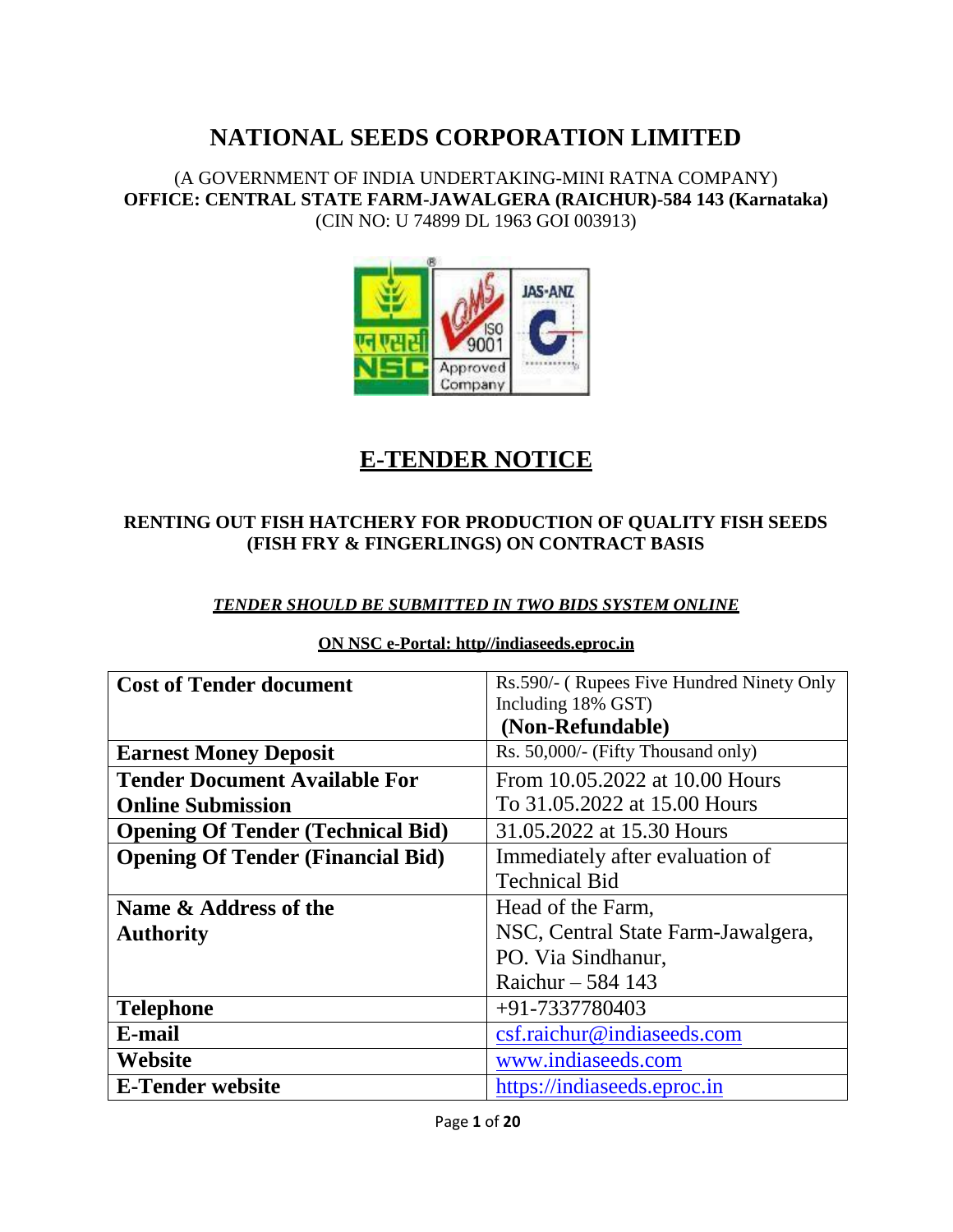(A Govt. of India Undertaking)

**CENTRAL STATE FARM, JAWALGERA**

# **INDEX**

| Sl. No. | <b>Particulars</b>                             | Page No.  |
|---------|------------------------------------------------|-----------|
| 01      | E-Tender Notice                                | 03        |
| 02      | Details of E-Tender                            | 04        |
|         | PART-A                                         |           |
| 03      | Instruction to bidders- online mode            | 06-07     |
|         | <b>PART-B</b>                                  |           |
| 04      | Terms and Conditions for Fish Hatchery on      | $09-13$   |
|         | <b>Contract Basis</b>                          |           |
| 05      | General Terms and conditions for Fish Hatchery | $14-16$   |
|         | on Contract Basis                              |           |
| 06      | <b>Bank Guarantee</b>                          | $17 - 18$ |
|         | <b>TECHNICAL BID</b>                           |           |
| 07      | Form for Technical Bid                         | 19        |
|         | <b>FINANCIAL BID</b>                           |           |
| 08      | Form for Financial Bid                         | 20        |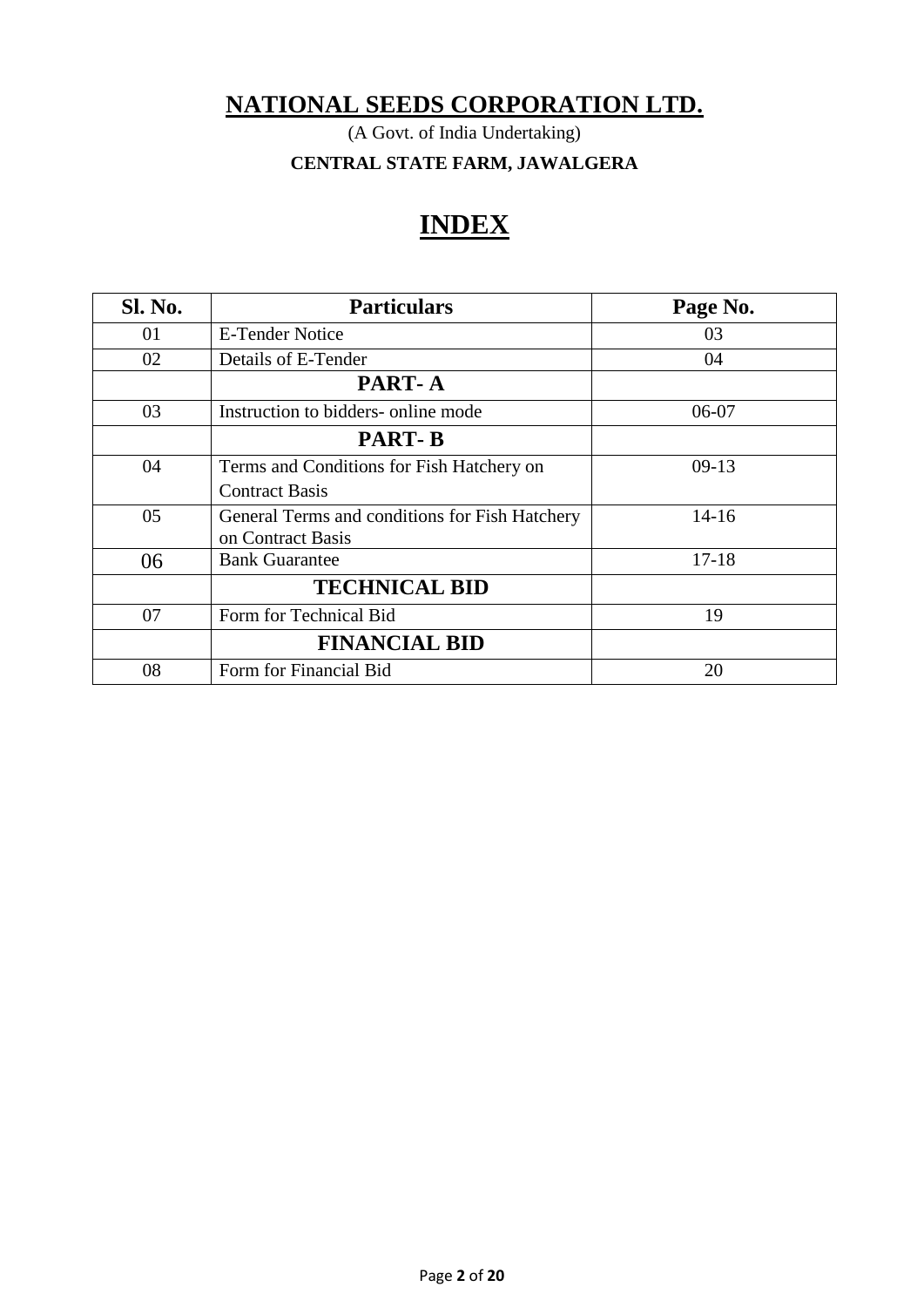#### **NATIONAL SEEDS CORPORATION LIMITED (A GOVT.OF INDIA UNDERTAKING**  *Central State Farm Jawalgera T.Q.: Sindhanur, (Raichur)*

No.CSF/JWL/4 (7-Fish)/Civil/2022-23 Dated: 09.05.2022

# **E-Tender Notice**

National Seed Corporation Ltd., (Central State farm) Jawalgera, invited e-tender from experienced Fish Seed Producing and Fish rearing individuals/Firms for Outsourcing Fish Hatchery Complex for fish seed production on contract basis for 02 years.

Tender document/Form and Terms & Conditions of the tender can be obtained from online in Departmental website www [indiaseeds.com\)](http://www.indiaseeds.com/) from 10.05.2022 to 31.05.2022 till 03.00 pm by paying Rs. 590/- **(**Rupees Five Hundred Ninety only including 18% GST**)** through NEFT/RTGS. The Tender form required to be submitted along with Earnest Money Deposit of Rs.50,000/- through NEFT/RTGS only. The Tenders will be opened on 31.05.2022 at 3.30 pm at the office of Central State Farm Raichur. For any query, please contact Mr. Jagminder singh on Mobile No. 7337780403.

 **Farm Head**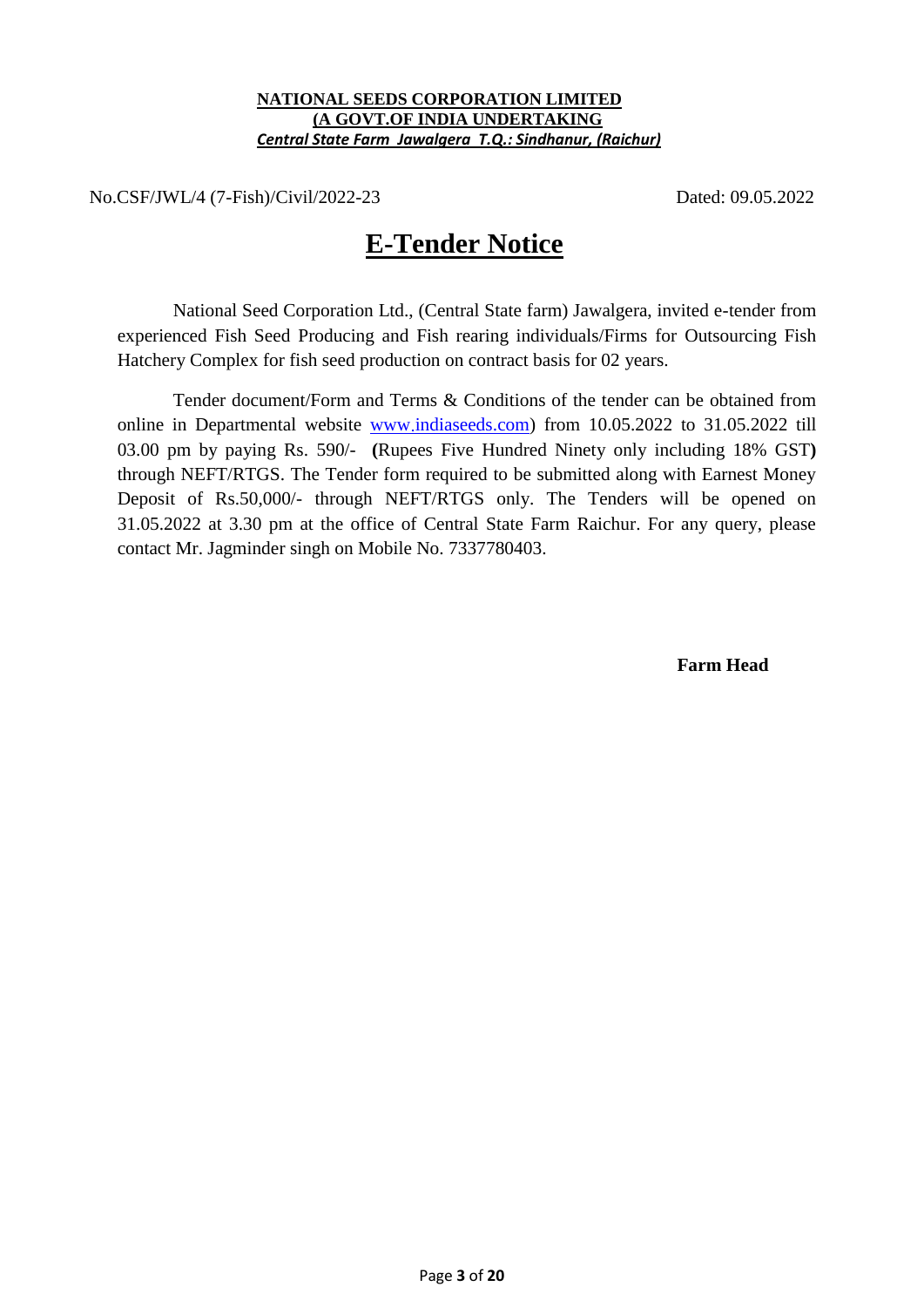(A Government of India Undertaking) CENTRAL STATE FARM, JAWALGERA Tq.Sindhanur, Dist.Raichur-584143

No.CSF/JWL/4 (7-Fish)/Civil/2021-22 Dated: 09.05.2022

### **DETAILS OF E- TENDER**

The E-tenders are invited for renting out Fish Hatchery Complex for fish seed production on contract basis for 02 years from 01.06.2022 to 31.05.2024 on contract basis on or before 31.05.2022 up to 03:00 PM which will be open on dt. 31.05.2022 at 3:30 PM at NSC Ltd., CSF-Jawalagera, TQ-Sindhanur, Disst-Raichur, Karnataka -584143.

| <b>PARTICULARS</b>                                                         | <b>DETAILS</b>                                                                        |  |  |
|----------------------------------------------------------------------------|---------------------------------------------------------------------------------------|--|--|
| Name of the tender                                                         | Renting out Outsourcing Fish Hatchery<br>Complex for fish seed production on contract |  |  |
|                                                                            | basis for 02 years                                                                    |  |  |
| Location                                                                   | Central State Farm,<br>Jawalgera,                                                     |  |  |
|                                                                            | Tq.Sindhanur, Dist.Raichur, Karnataka -<br>584143                                     |  |  |
| Tender Document Start Date / time from                                     | 10.05.2022, 10:00 AM                                                                  |  |  |
| Tender Document End Date / time                                            | 31.05.2022 (Till 15.00 Hrs.)                                                          |  |  |
| Date and time for submission of bid                                        | From 10.05.2022, 10:00<br>Hrs. to                                                     |  |  |
|                                                                            | 31.05.2022 Till 15.00 Hrs.                                                            |  |  |
| Date and time of opening of Technical Bid<br>and Price Bid via online mode | 31.05.2022 at 15.30 Hrs                                                               |  |  |
| <b>Tender Fee</b>                                                          | Rs. 590/- (Rupees Five Hundred Ninety only                                            |  |  |
|                                                                            | including 18% GST)                                                                    |  |  |
| <b>EMD</b>                                                                 | Rs.50,000 (Rupees Fifty Thousand Only)                                                |  |  |
| <b>Address for Communication</b>                                           | National Seeds Corporation Limited, Central                                           |  |  |
|                                                                            | State Farm, Jawalgera, Tq.-Sindhanur, Dist.-                                          |  |  |
|                                                                            | Raichur-584143.                                                                       |  |  |
| Clarification required if any the Contact<br>Person is                     | Sh. Jagminder Singh Jr. Engg(civil) Mobile:<br>7337780403.                            |  |  |

1. Tender without EMD and Cost of tender will be rejected.

2. The successful tenderer's EMD will be converted into security deposit.

3. NSC reserves right to make any alteration /modification in the tender documents or cancel the tender at any stage without assigning any reason.

**Farm Head**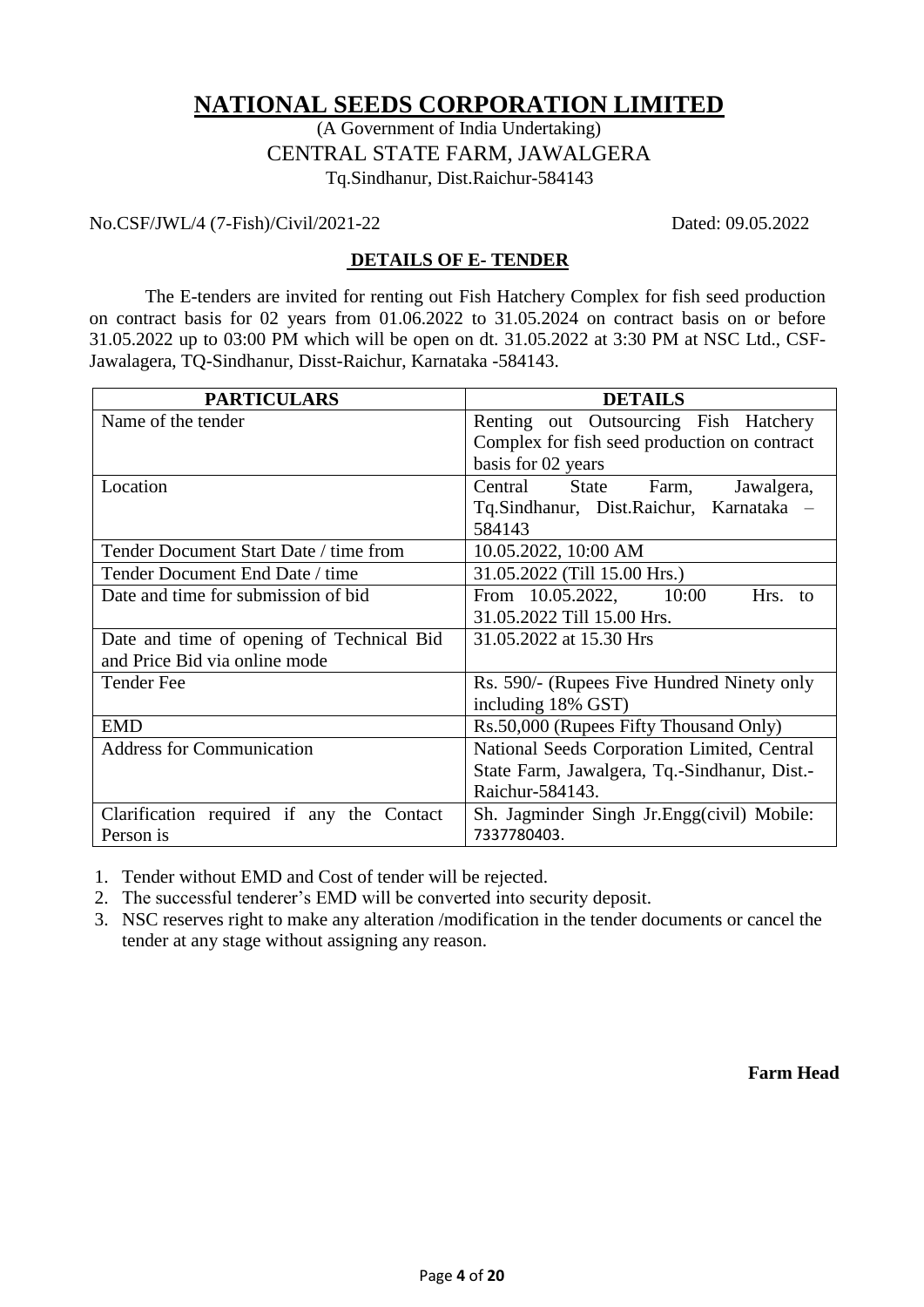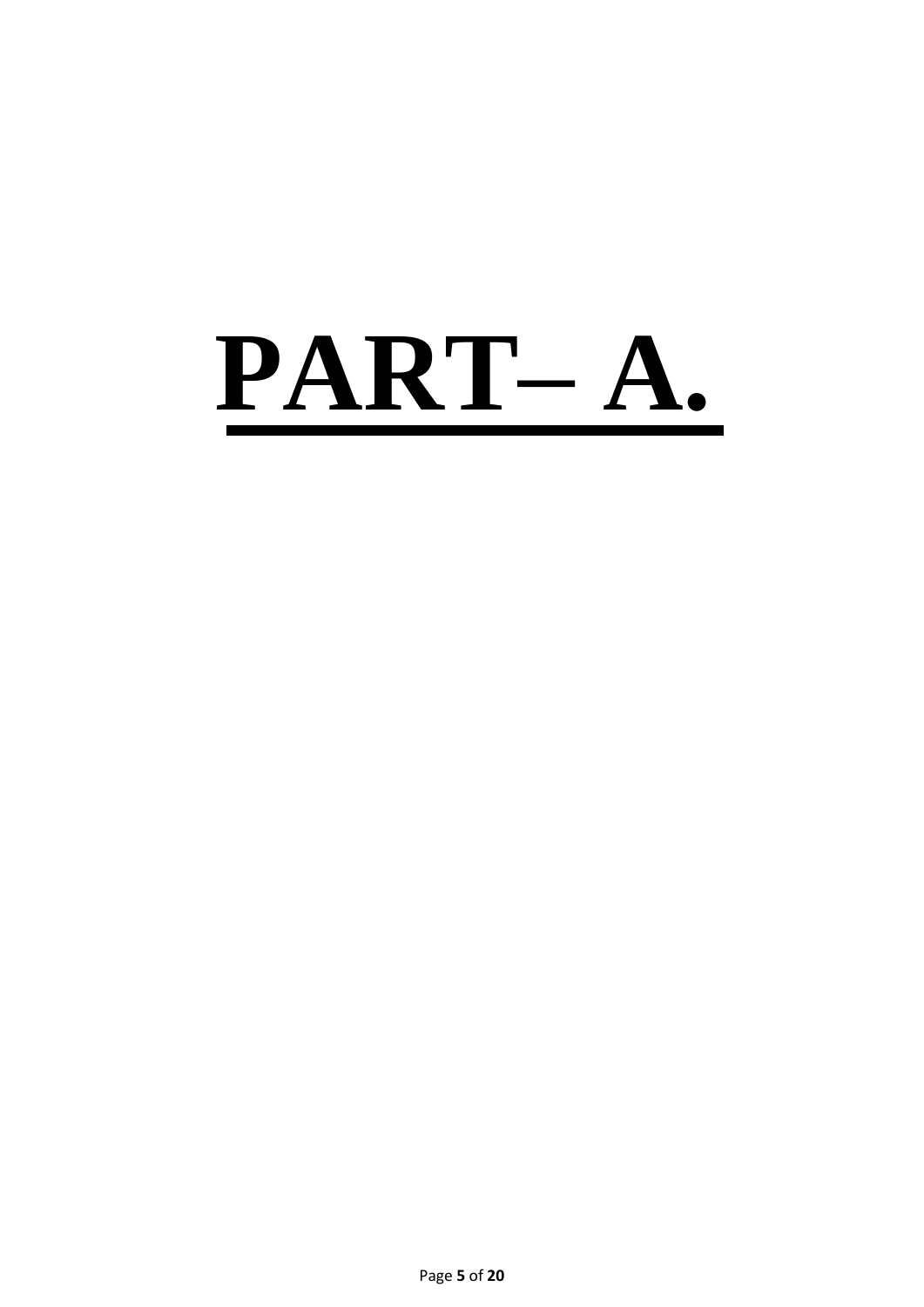(A Govt. of India Undertaking)

#### **CENTRAL STATE FARM, JAWALGERA**

# **INSTRUCTIONS TO BIDDER – ONLINE MODE**

# **DEFINITIONS:**

- **C1 India Private Limited:** Service provider to provide the e-Tendering Software.
- **NSCL e-Procurement Portal:** An e-tendering portal of National Seeds Corporation Limited("NSCL") introduced for the process of e-tendering which can be accessed on https://indiaseeds.eproc.in.

# **I. ACCESSING / PURCHASING OF BID DOCUMENTS:**

- $\bullet$ It is mandatory for all the bidders to have Class-III Digital Signature Certificate (With Both DSC Components, i.e. Signing & Encryption) from any of the licensed Certifying Agency under CCA, Ministry of Electronics and Information Technology, Government of India to participate in e-tendering portal of NSCL. Bidders can see the list of licensed CA's from the link [www.cca.gov.in](http://www.cca.gov.in/) C1 India Pvt. Ltd. also facilitate Class III Digital Signature Certificate (With Both DSC Components, i.e. Signing & Encryption) to the bidders. Bidder may contact C1 India Pvt. Ltd. at mobile no. +91-8130606629 for DSC related queries or can email a[t](mailto:vikas.kumar@c1india.com) [vikas.kumar@c1india.com](mailto:vikas.kumar@c1india.com)
- To participate in the e-bid, it is mandatory for the Applicants to get themselves registered  $\bullet$ with the NSCL e-Tendering Portal [\(https://indiaseeds.eproc.in\)](https://indiaseeds.eproc.in/) to have a user ID & Password which has to be obtained by submitting a non-refundable annual registration charges of Rs. 3416/- inclusive of all taxes through **online** mode. Validity of Registration is 1 year.
- The amendments / clarifications to the tender, if any, will be posted on the NSCL e- $\bullet$ Tendering Portal [\(https://indiaseeds.eproc.in\)](https://indiaseeds.eproc.in/).
- To participate in bidding, bidders have to pay EMD (refundable) as per the amount  $\bullet$ mentioned in the tender document online through NEFT/RTGS after generating E-challan from https://indiaseeds.eproc.in.
- To participate in bidding, bidders have to pay Tender Processing Fee of Rs. 570/- inclusive of  $\bullet$ all taxes (Non-refundable) through online mode (internet banking/debit card/credit card).
- The Bidder may modify or withdraw their bid after submission prior to the Bid Due Date. No  $\bullet$ Bid shall be modified or withdrawn by the Bidder after the Bid Due Date and Time.
- Both 'EMD' and 'Tender Document Fee' are mentioned in individual tender document as  $\bullet$ published at NSCL e-Tendering Portal (https://indiaseeds.eproc.in).
- $\bullet$ For helpdesk, please contact e-Tendering Cell and Help Desk Support Monday to Friday Ph: **0124-4302033/36/37, [nsclsupport@c1india.com.](mailto:nsclsupport@c1india.com)**
- $\bullet$ It is highly recommended that the bidders should not to wait till the last date of bid submission to avoid complications like internet connectivity issue, network problems, system crash down, power failure, browser compatibility issue, system compatibility issue, improper digital signature certificate problem etc. In view of this context, neither M/s National Seeds Corporation Limited nor M/s. C1 India Pvt. Ltd will be responsible for such eventualities.

#### 1) PREPARATION SUBMISSION OF APPLICATION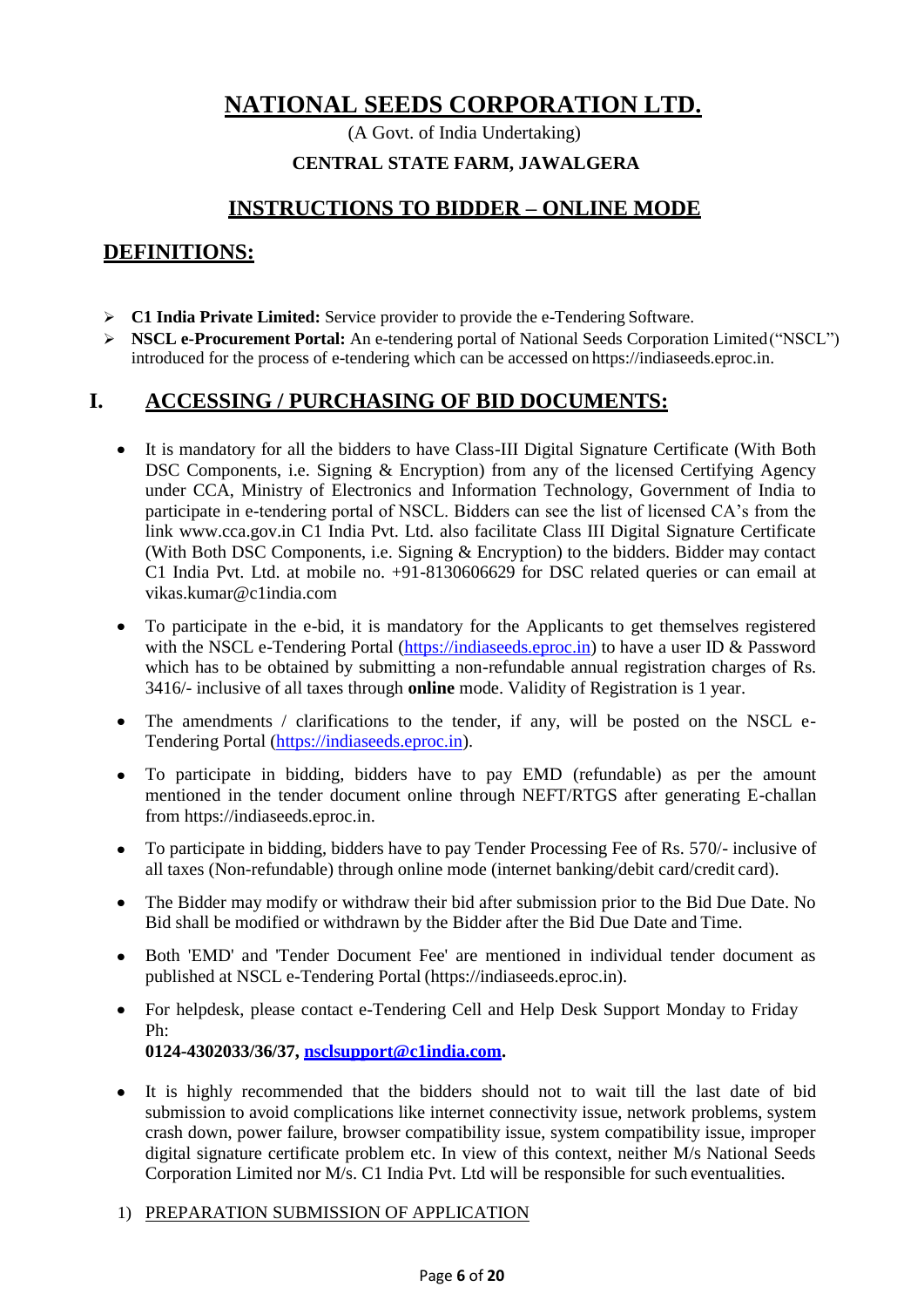Detailed NIT may be downloaded from NSCL e-tendering portal and the Application may be submitted compulsorily online mode following the instructions appearing on the screen /NIT. Page **6** of **19.**

Tenderer / Bidder can pay tender document Fee as per tender document online through Internet Banking/ Debit Card/Credit Card.

A Tenderer / Bidder manual containing the detailed guidelines for e-tendering system is also available on the portal.

#### 2) MODIFICATION/SUBSTITUTION/WITHDRAWAL OF BIDS:

The Bidder may modify, substitute or withdraw its e-bid after submission prior to the Bid Due Date. No Bid shall be modified, substituted or withdrawn by the Bidder on or after the Bid Due Date.

Any alteration / modification in the Bid or additional information supplied subsequent to the Bid Due Date, unless the same has been expressly sought for by the NSCL, shall be disregarded.

For modification of e-bid, bidder has to decrypt its old bid from e-tendering portal and upload /resubmit digitally signed modified bid.

For withdrawal of bid, bidder has to click on withdrawal icon at e-tendering portal and can withdraw its e-bid.

#### 3) OPENING AND EVALUATION OF APPLICATIONS

Opening of Applications will be done through online process. However, Corporation reserves the right for evaluation and decision based on tender submitted online. NSCL shall open documents of the Application received in electronic form of the tender on the Application due date i.e., in the presence of the Applicants who choose to attend. NSCL will subsequently examine and evaluate the Applications in accordance with the provisions set out in the Tender Document. The price bid will be opened of the responsive applicants. The date of opening of price bid will be notified later on.

#### 4) DISCLAIMER:

The vender must read all the instruction in the RFP and submit the same accordingly.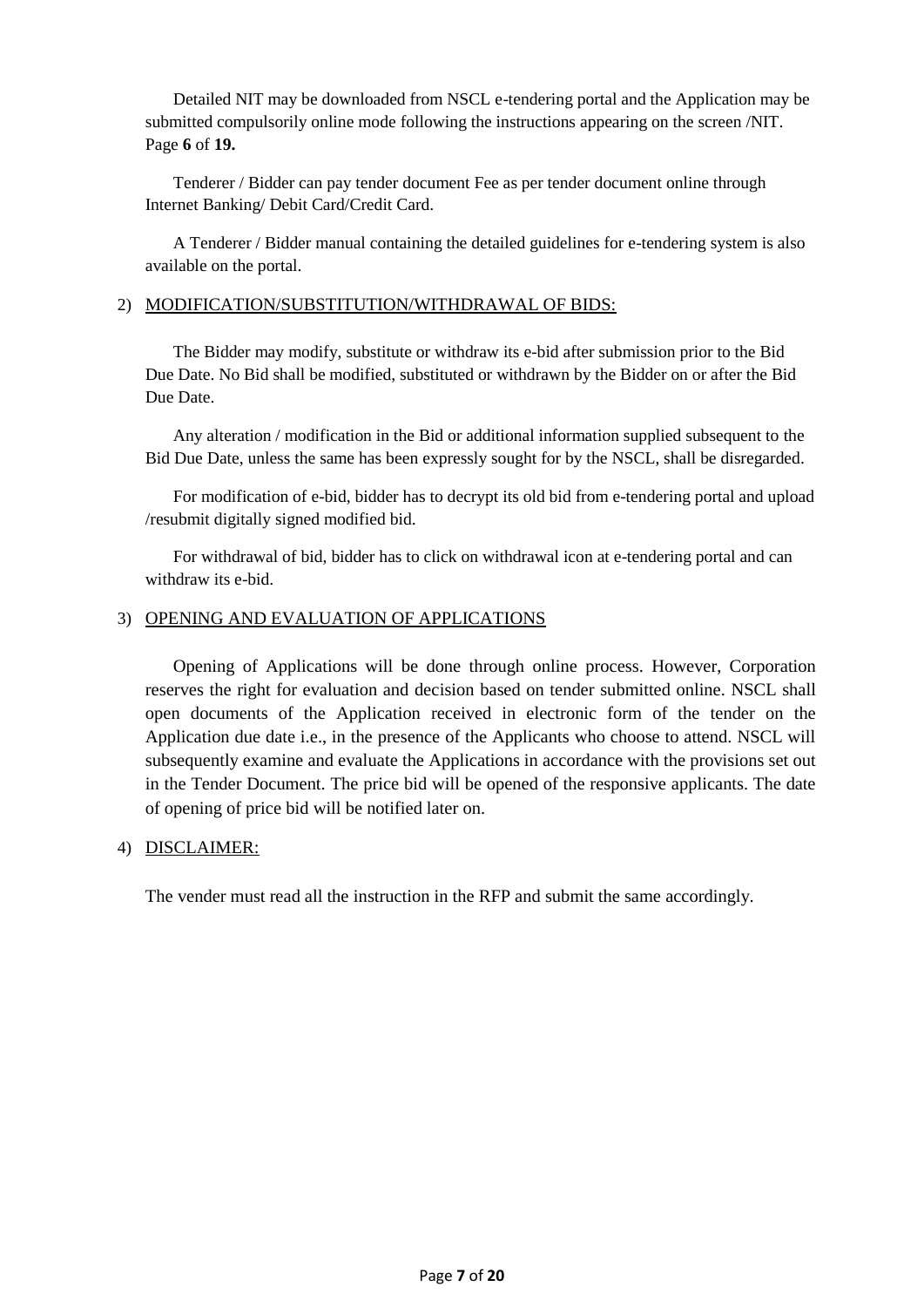# **PART –B.**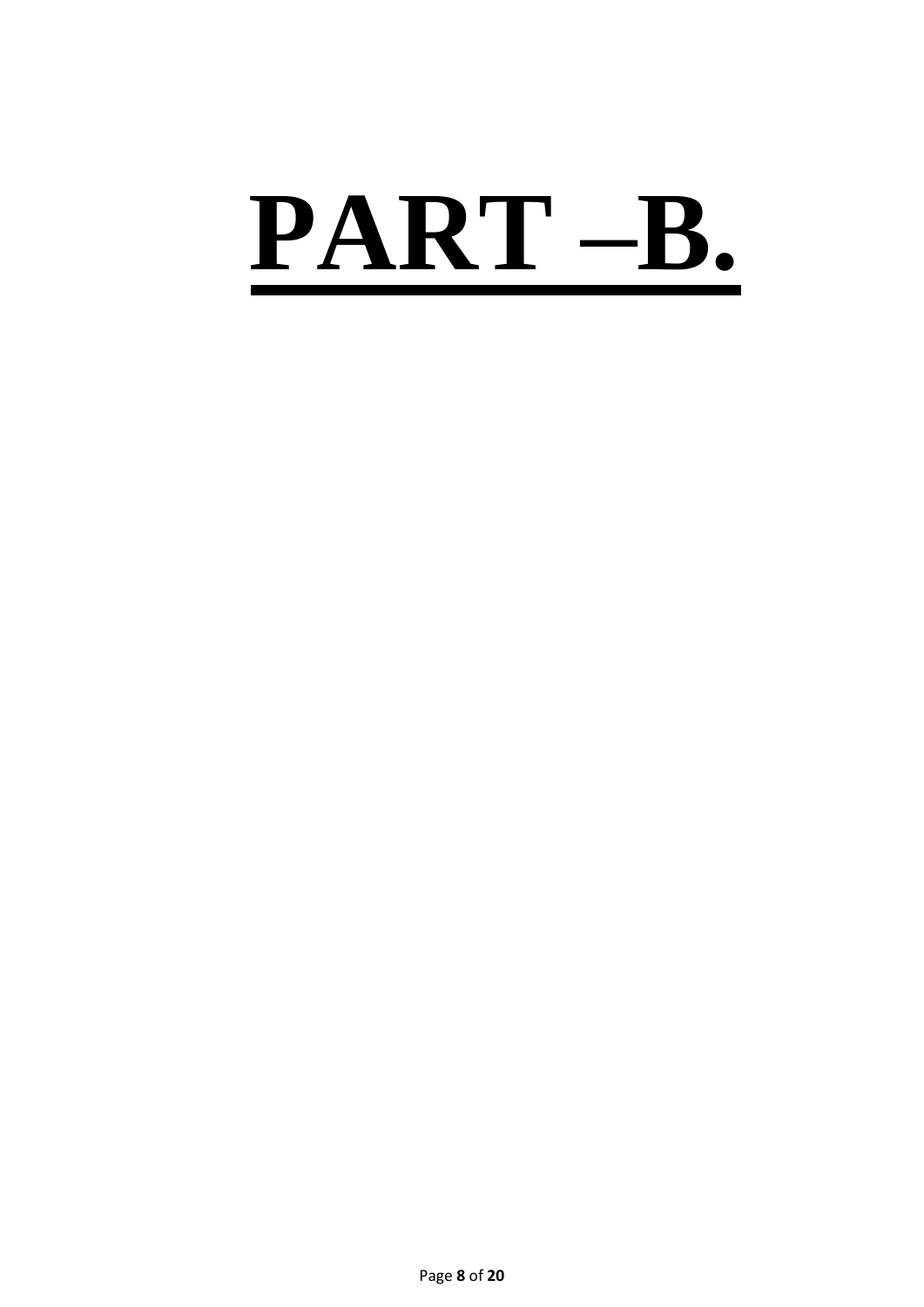(A Govt. of India Undertaking) **CENTRAL STATE FARM, JAWALGERA**

# *TERMS & CONDITIONS FOR FISH HATCHERY*

The terms & conditions for operation of Hatchery for fish seed production at Central State Farm, **Jawalgera** Tq Sindhanur Dist:Raichur.

# **1. Parties**

- **a.** National Seeds Corporation Ltd, New Delhi, a Government of India Undertaking, having its Registered office at Beej Bawan, Pusa Complex, New Delhi-110012 (herein after called the NSC), which expression, unless the context otherwise requires shall mean and include its Successor In office, legal heirs and agreed assign on one Part, through Farm Head, National Seeds Corporation Ltd., Central State Farm, **Jawalgera.**
- **b.** The successful Tenderer , who intend to take Fish seed production in Fish Hatchery complex (about 2 ha. area) of NSC, Central State Farm Jawalgera for the period  $1<sup>st</sup>$  June 2022 to 31<sup>st</sup> may 2024 ( herein after called the Fish Seed Producer or Producer) on the other Part.

## **2 Now the work arrangement is as hereunder**:

- 2.1 Whereas the NSC wants to implement fisheries development at its farm, therefore desires to collaborate/engage Fish Seed Producer having experience in fish seed production. NSC will make available infrastructure facilities and establishment developed at the NSC farm Hatchery complex to produce quality fish seed of Indian major carps and exotic carps.
- 2.2 Fish seed producer will run Hatchery complex to undertake fish seed production as per established technology on the basis of collaborative efforts.
- 2.3 Whereas under the present arrangement, producer is agreed to undertake quality Fish Seed Production in Fish Hatchery complex of NSC farm on the Total sale share % basis of receipt to be generated in agreed period from sale of Fish seed as agreed by the parties.

#### **Now, therefore in consideration of the premises and mutual covenants hereafter contained the parties hereto agreed as under:**

## **3 Financial arrangement.**

- 3.1 The Earnest Money Deposit (EMD) of Rs. 50,000/- (Rs. Fifty thousand only) through NEFT/RTGS will have to be submitted with the tender. EMD will be refunded to unsuccessful tenderers without interest within three months after opening of Tender, through Bank Transfer. The EMD of successful tenderer will be adjusted as part of Security Money.
- 3.2 The Security Money Deposit of Rs. 1.00 Lakhs (Rs. One lakhs only) inclusive of EMD will be deposited inform of Insured Security bond, or Account payable Demand draft or Bank guarantee form in any of the commercial bank or payment online in acceptable form by the successful tenderer within fifteen days of acceptance of the work offer. The Security Money Deposit shall be refunded without interest after 30 days of satisfactory completion of contract period with all contractual obligations. However, in lieu of any loss or damage to farm or hatchery infrastructure, assets, apparatus & tools and any other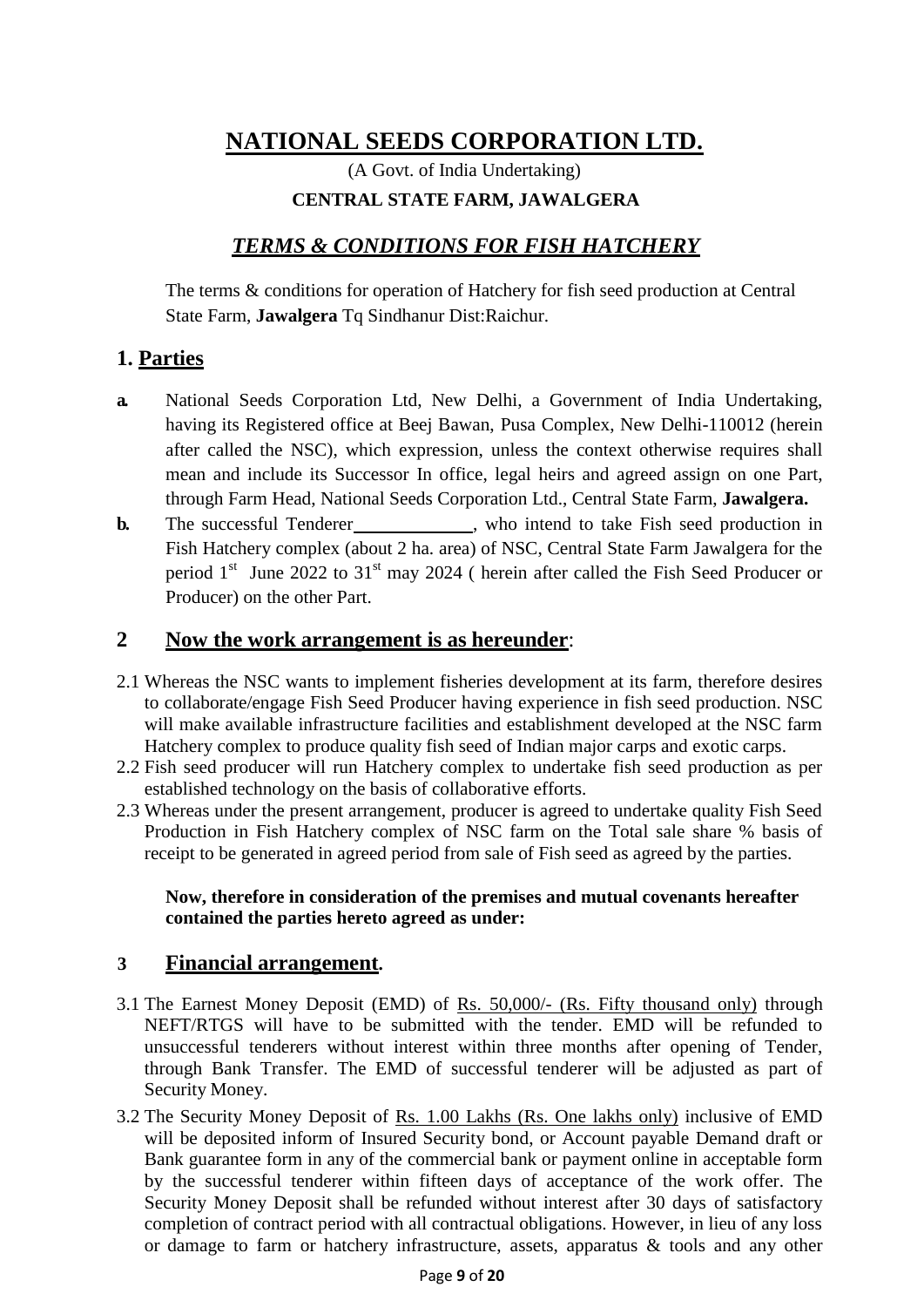item of farm provided / used by the Producer, suitable amount as decided by a committee will be deducted. In the event of serious breach of any terms and conditions by the Producer or leaving the work in between or uncompleted within agreed time by the Producer, the NSC farm will have full right to terminate the contract and forfeit the Security amount and other amount deposited by the Fish Seed Producer with the NSC.

3.3 Apart from Land and Resources, NSC has invested and created Fish Hatchery structure along with basic infrastructure for fish seed production. The Hatchery with infrastructure and Brood Stock will be handed over / provided to tenderer for seed production work for a nominal non-refundable facilitation charges amount of Rs. 2.00 lakhs per year in annual installment. The installments have to be paid within first 30 days of starting of work every year. The NSC will provide Hatchery complex, its premises, water etc. without any extra cost to fish seed producer for production of fish seed.

In case it is not possible or feasible to arrange / rear Brood stock due to water crisis or other management reasons, NSC may allow Fish Seed Producer to arrange ready spawn directly from his/her trusted/verified source, for production of fish seed (Fry / Fingerlings). However, quality of fish seed production shall be ensured by the Fish Seed Producer. In such case, facilitation charges will be Rs 1.00 lakh per year only but there may not be any financial obligation on the part of NSC on account of procurement expenses of spawn and the same will be borne solely by the producer.

- 3.4 Any late payment shall attract 18% interest. Late payment for dues will be accepted by the NSC maximum up to one month delay and there after it shall be on sole discretion of Farm Authority to forfeit Security Money Deposit and in such case agreement shall stand terminated without notice.
- 3.5 The fish seed producer shall be directly responsible for running of Hatchery complex and production of fish seed. The Fish Seed Producer will bear all operational cost required for running of Hatchery complex or if any other special requirement. However, apart from bearing expenses on of inputs, manpower and other variable expenses, he will also reimburse farm for availing any extra facility/ farm machinery / resources, if any, provided by farm on mutual understanding and consent.
- 3.6 The producer shall produce quality fish seed of various breeds in different categories as per demand with mutual consent of the Parties. He shall be responsible for quality fish seed production which meets high standards as per market demand and liking of Fish producers.
- 3.7 The Marketing of so produced fish seed shall be sole responsibility of producer under supervision of NSC officials.
- 3.8 On commencement of sale, producer will arrange regular marketing/disposal of produced Fish seed (Fry or Finger lings) and will sell fish seed on behalf of NSC, on the NSC billing and Gate pass under supervision /verification of NSC officials. The entire receipt from sale shall be deposited with the farm and Producer's share on % basis shall be released on monthly basis within first week of succeeding month of the receipt.
- 3.9 The seed production plan shall be made with the consent and approval of NSC and if there is any change made by fish seed producer in the approved procedure or plan for production of fish seed, he shall be responsible to take prior permission from NSC in writing signed by the Competent Authority.
- 3.10 The fish seed producer will maintain systematic and accurate accounts and records. The same will be checked and verified by NSC officials on regular basis or as per instructions of farm authority.
- 3.11 In case there is any irregularity in production and marketing is found or misinformation or unjustified booking in account/records or concealment of information/facts are observed, the penalty as decided by the committee of farm officers shall be imposed including forfeitures of Security & EMD and even termination of contract and the Tenderer shall indemnify NSC for all such loses caused because of their act.
- 3.12 The rate of share of NSC and fish seed producer in sale receipt will be decided through open tender.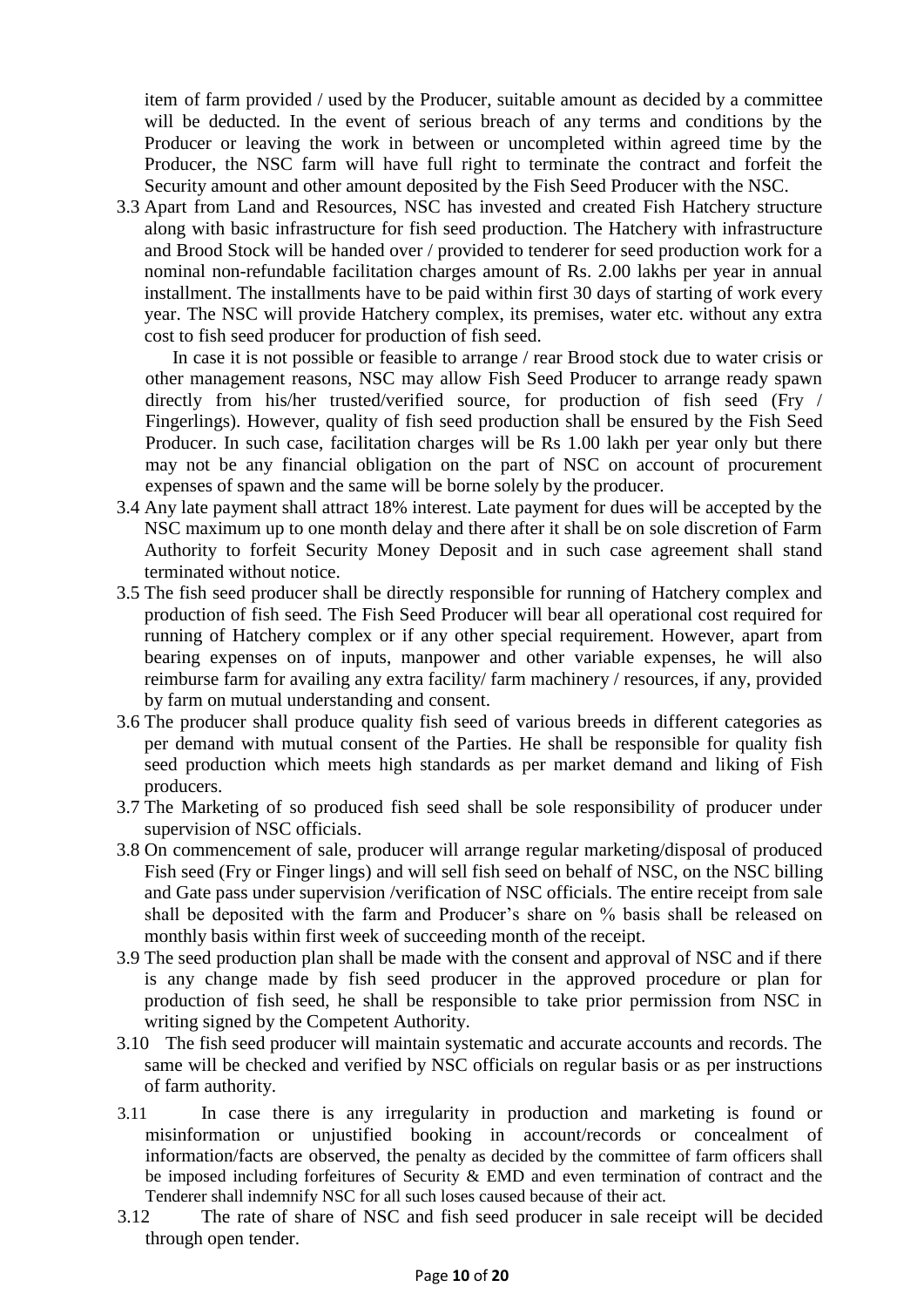3.13 The rate of sale of fish seeds will be decided by the NSC Farm committee based on the prevailing market rates which should not be lower than Rs. 70/1000 for seed sale. The seed will be sold by producer under supervision of NSC considering the prevailing market rates. The indicative rates of sale of fish seed are as follows:

| Catla  | Rs.100/1000 fry | $15-20$ mm |
|--------|-----------------|------------|
| Rohu   | Rs.80/1000 fry  | $15-20$ mm |
| Mrigal | Rs.75/1000 fry  | $15-20$ mm |

The rates have been taken from Major Fish markets which are indicative. However, the final rates will be decided by the committee. Similarly, rates of Fingerlings above 40mm will be decided by the committee if demand arises.

3.14 The initial agreement between fish Seed Producer and NSC will be made for 2 years (from  $01<sup>st</sup>$  June 2022 to 31<sup>th</sup> may 2024) for operation and running of Hatchery complex for seed production. The contract may be extended subsequently on the sole discretion of NSC through separate agreement after considering the performance of the fish seed producer. On completion of work period or in the event of termination of work agreement, the work shall stand seized and producer/contractor shall have no right on Hatchery complex, its pond and infrastructure.

## **4. Responsibilities of the fish seed producer.**

- 4.1 The fish seed producer shall have a complete team of professionals and skilled labours to make available all necessary requirements to operate fish seed production unit. He shall produce quality fish seed.
- 4.2 That the Producer shall produce quality fish seed and sell them to fish producers.
- 4.3 Fish seed producer shall produce original papers for his /her identity, work experience and complete address of his/her residential proof. He shall also be responsible to produce the details of his/her own assets.
- 4.4 Fish Seed Producer will share his expertise & experience in fish hatchery operations and marketing with the NSC officials and fish producers and if required by NSC, he shall participate in various training programmes.
- 4.5 Fish seed producer shall be responsible for compliance of operation manual and guidelines framed in this regard by the fisheries department of Govt. of India/ NFDB. Compliance of all the necessary statutory Laws, Rules, Regulations, Notifications, and Orders shall be on Fish Seed Producer/Tenderer, any loss caused to NSC on account of this shall be sole liability of Fish Seed producer, and he/she shall indemnify NSC accordingly.
- 4.6 Fish Hatchery Complex along with infrastructure as established on the land of NSC, CSF Jawalgera, shall be handed over to fish seed producer on the date of agreement by the parties and the same shall be taken over back on completion of the season or on completion of agreement period. However, NSC shall remain sole rightful owner of fish seed production unit and Hatchery complex including infrastructure at all the time. Fish Seed Producer shall maintain the infrastructure and ensure that no damage shall be caused to fish hatchery complex and infrastructure handed over by NSC, in case of any damage occurred the same will be repaired totally / new procured at the cost and expenses of Fish Seed Producer.
- 4.7 Fish seed producer will be responsible for safe operation of fish hatchery and safe guard of Fisheries complex.
- 4.8 Fish Seed Producer shall take all safeguards /safety measures to prevent any kind of accident, mishap, any life threatening causes. Insurance of the manpower/laborer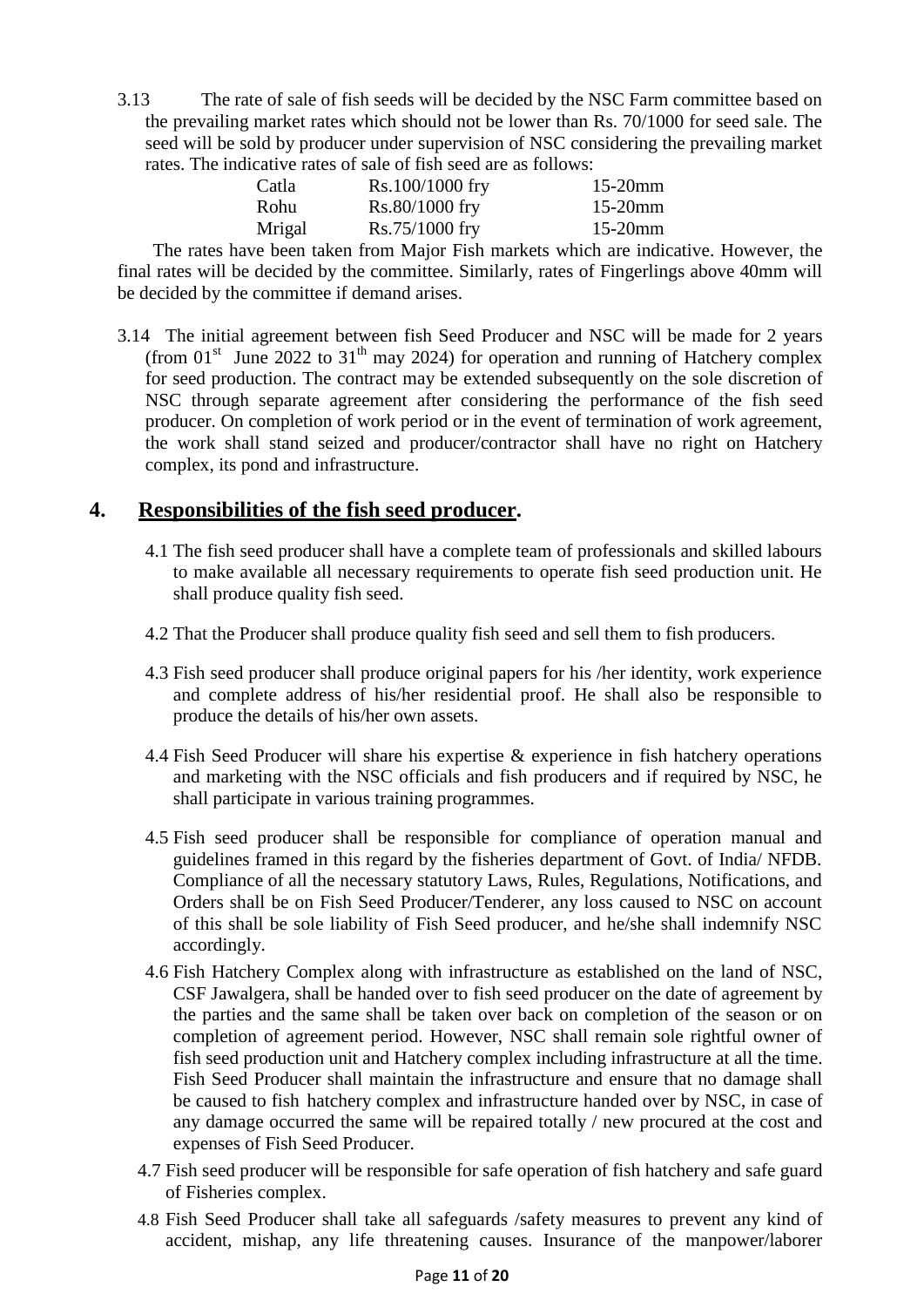working at site will be the responsibility of producer. In case of any unfortunate life threatening incidence or casualty, producer shall be solely responsible for any kind of physical and financial loss. In this matter, NSC shall not be liable or responsible for any kind of compensation or damage etc.

- 4.9 The Fish Seed Producer shall be responsible to pay wages / funds / expenses to his manpower timely as per applicable laws. NSC shall not be directly-indirectly liable or responsible towards manpower/labourer of the producer. Such persons/laborers will not have any kind of right/dealing /engagement/obligation towards NSC. Compliance of all applicable laws with respect of manpower engaged by him shall be on fish seed producer. A monthly compliance declaration with proof will be submitted by producer to NSC every month.
- 4.10 The Producer shall be responsible for proper raising/raring and maintenance of all live stock including Brood stock throughout the agreement period. He shall be responsible for all operations required for fish seed production and disposal, timely.
- 4.11 The minimum production of fish seed will be 1.8 crore fry , If the production falls below the target The NSC will form a Committee to consider the circumstances for low production. If no justified tangible reason for low production is found then the recovery /penalty of 10-20% of deficient production value may be imposed upon the fish seed producer or as decided by the said Committee.
- 4.12 Fish Seed Producer shall not further sub-let/ sub-contract / assign the work under this agreement to any other third Party without written consent of NSC.

# **5. Responsibilities of NSC.**

- 5.1 The NSC will provide Fish Hatchery Complex, ponds, basic infrastructure facilities, Brood stock, and water resources for the production of fish seed.
- 5.2 The NSC will full fill the procedural requirement to enable the smooth running of the project.
- 5.3 The NSC will supervise the sale of fish seed so produced from hatchery under present contract.
- 5.4 The NSC will provide outer security as provisioned and prevailing in the farm.
- 5.5 That NSC will maintain sale account, receive sale proceed and release share of producer as agreed.
- 5.6 The NSC shall supervise entire process of production up to sale of quality Fish seeds.
- 5.7 The NSC will make available genetically pure/quality brood stock nearly 1500 kg through tender purchase. On successful completion of contract or termination in between, the entire available Brood stock shall be handed over by the producer in live healthy condition to NSC and NSC shall be sole owner of Brood stock available in the Hatchery complex. The Producer shall be solely responsible for its proper rearing and maintenance.

## **6. Termination of the agreement.**

- 6.1 NSC reserves full right to terminate the agreement at any time during the period of this Agreement, in cases, which inter-alia includes:
- 6.2 In case Producer failed to comply with the agreed terms & conditions, or on violation or breach of any physical or financial terms and conditions committed by producer or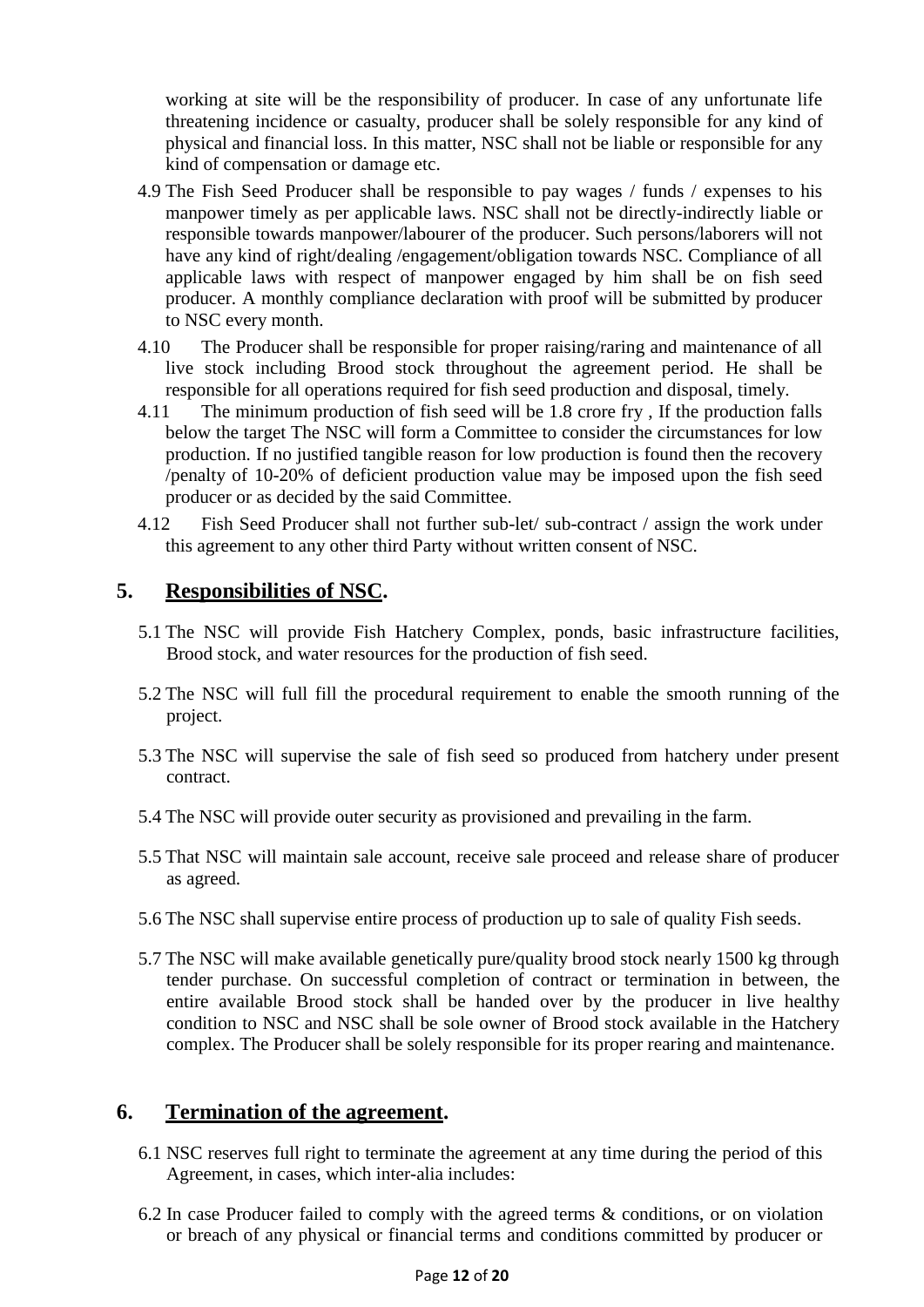his/her manpower.

- 6.3 Work is discontinued by producer before the contract period agreed under present agreement. In such case NSC shall take care of Hatchery Complex, Infrastructure and work.
- 6.4 In case producer or his representatives indulge in criminal, anti-national or in such activities which are not in the interest of the NSC.
- 6.5 In case producer make financial losses to NSC in the fish seed production venture.
- 6.6 In case venture is not proved to be viable.
- 6.7 In case of administrative directives of Government of India or concerned Statutory Authority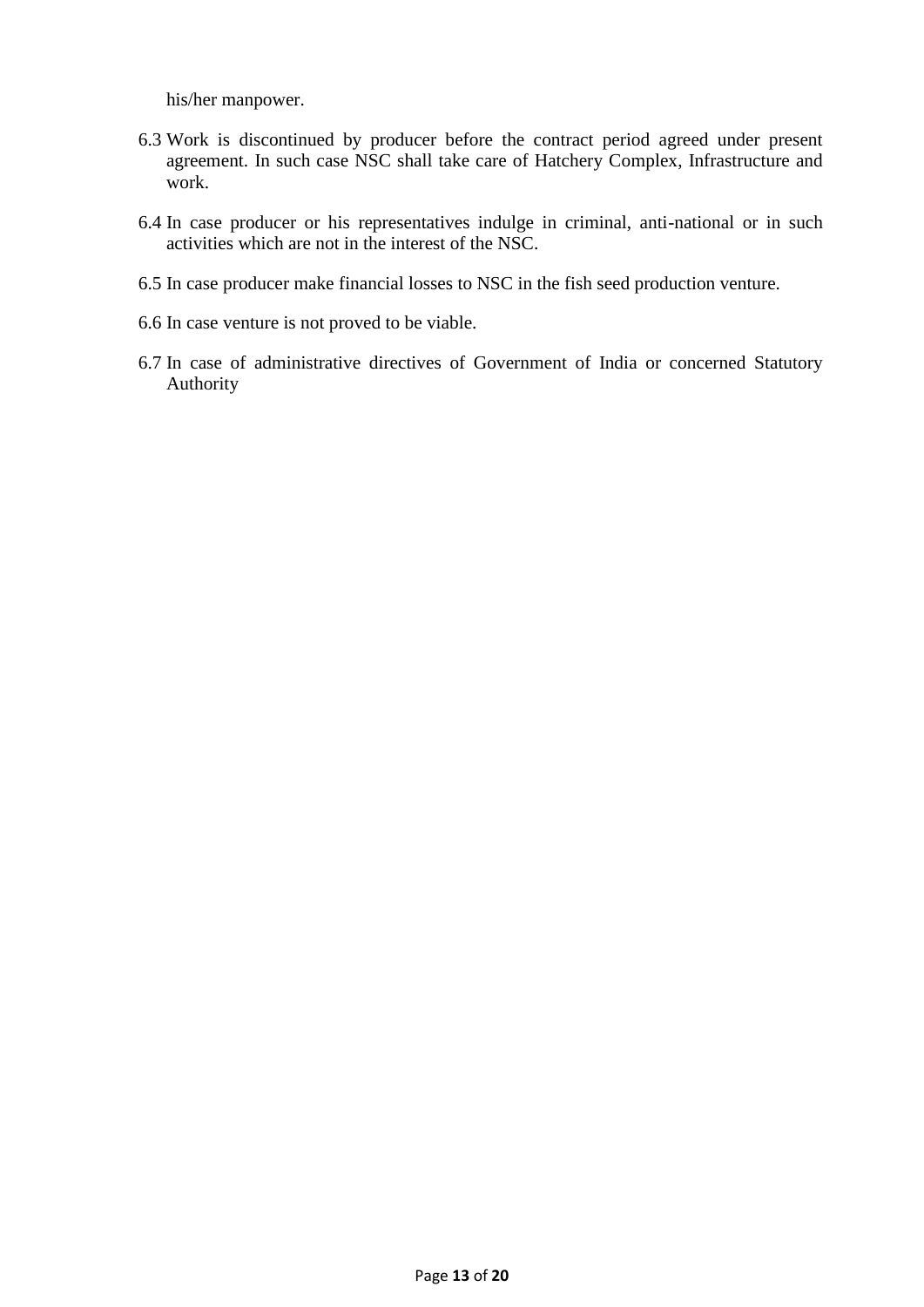## (A Govt. of India Undertaking) **CENTRAL STATE FARM, JAWALGERA**

## **GENERAL TERMS & CONDITIONS FOR FISH HATCHERY**

The terms & conditions for operation of Hatchery for fish seed production at Central State Farm, **Jawalgera** Tq Sindhanur Dist:Raichur.

#### **A. ADVICE FOR BIDDERS:**

The Bidders are advised in their own interest to carefully read the tender documents and understand their purport unless the Bidder specifically states to the contrary in respect of any particular clause, it shall be presumed that they accepts all the terms and conditions as have been laid down in tender document.

#### **B. Tender Fee (Non-Refundable):**

Tender fee Rs. 590/- (Rupees Five Hundred Ninety only) must be deposited in as per instruction in Tender Document.

#### **C. Earnest Money Deposit (Refundable):**

EMD amount 50000/- (Rupees Fifty Thousand only) must be deposited before due in online mode only (As per instruction in Tender Document).Exemption of EMD for Indian Manufactures which are registered with NSIC under Single point registration scheme, Indian manufactures / suppliers who are Micro, Small and Enterprises (MSME) small scale units and registered with National Small Industries Corporation (NSIC) under single point registration scheme having udyog aadhar are exempted from payment of EMD provided to furnish photocopy of valid registration with NSIC under the single point registration scheme for the quoted stores in support if claim along with their requested letter. This facility will, however, not be provided to those small-scale units who are registered under the old registration scheme which was extended up to  $30<sup>th</sup>$  June 1981 only. (Registration certificate to be attached.)

#### **D. Submission of Offer:**

Offer must be submitted in prescribed tender input form in Online. Only those parties should participate in tender who accepts all the terms & conditions because conditional tender may be treated as void.

#### **E. BID OPENING AND EVALUATION:**

Bids will be open in Online (As per instruction in Tender Document).

#### **F. AWARD OF CONTRACT:**

The technical bid will open first and based on the information committee will scrutinize the bid submitted and evolve the successful bidder for financial bid. Purchase / sale committee will award the Contract to the successful Bidder whose bid has been determined to be substantially responsive and has been determined as the best evaluated bid provided further that the Bidder is determined to be qualified to perform the Contract satisfactorily, for which the Firm may be asked for making a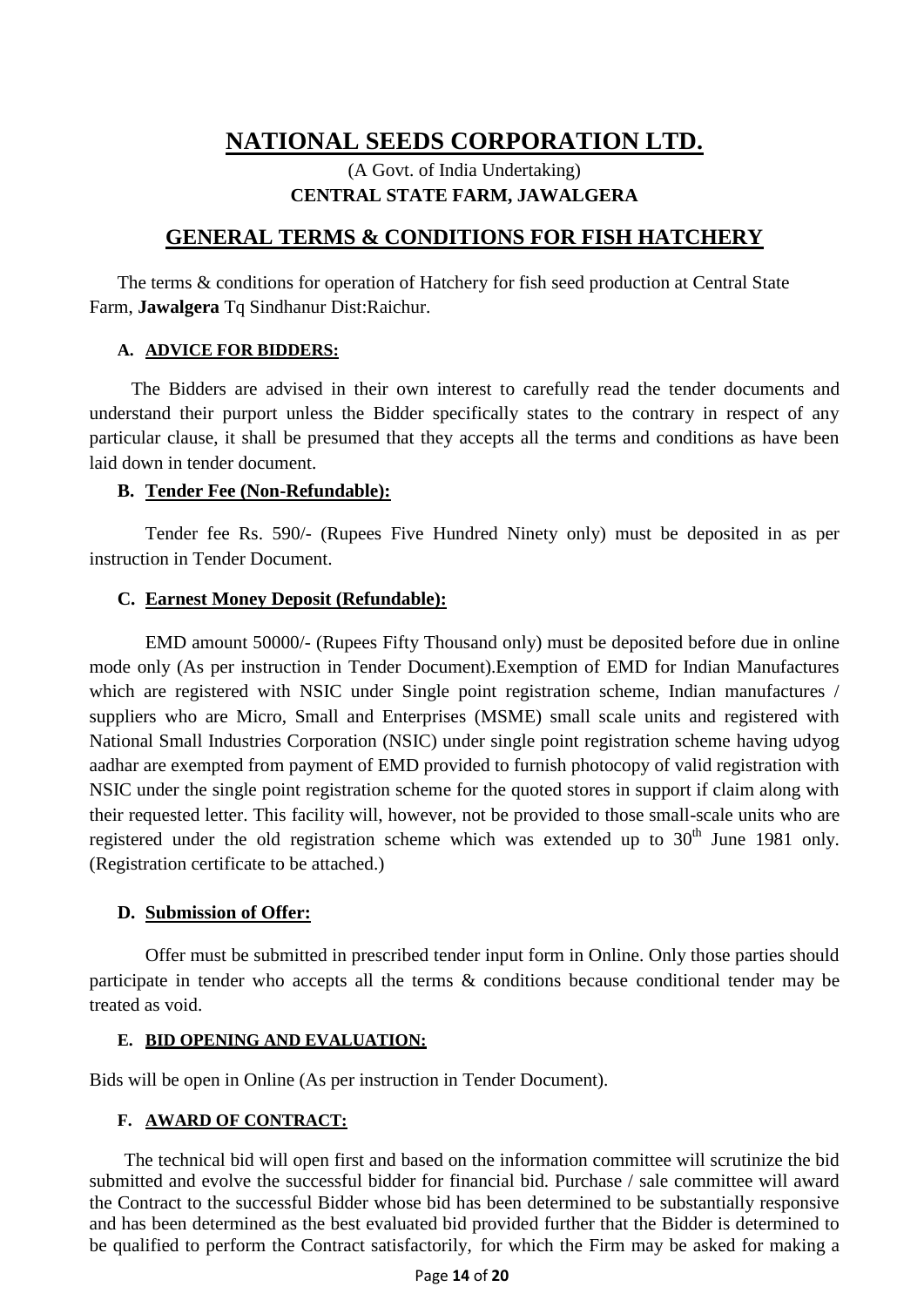presentation, along with other parameters.

#### **G. Notification of award:**

Prior to the expiration of the period of bid validity Selection Committee will place a firm order or notify the successful Bidder in writing.

### **H. Cancellation of Work order:**

The Corporation does not bind itself to accept the lowest or any other tender and reserves the right to reject the whole tender or part thereof without assigning any reasons thereof.

The other terms and conditions are as:

- **1.** For participation in tender, tenderer have to produce at least two Identity Proofs like election Id, Aadhar, Driving License, PAN card, Property document etc. If tenderer is owner or partner of firm or company, document, related to authorization, registration, GSTIN, financial status, and partnership details may be produced along with two IDs as mentioned above.
- **2.** Tenderer should give his/her full address and contact no, email id etc. for future correspondences. NSC will not be responsible for any delay or none receipt of any letter/correspondence due to incomplete address or any postal issue.
- **3.** NSC Farm authority reserves the right to reject or cancel the tender at any time without any notice or assigning any reason.
- **4.** The company or person who is blacklisted /de-listed or declared insolvent in any case / tender/contract by any farm or offices of the NSC or who is declared insolvent by the court of law or civil administration or he/she is minor, such person or firm will not be considered eligible for participation in the tender. In case he/she has already participated in tendering by concealing such information, his/her tender / agreement/contract shall be terminated at any stage and his/her security money will be forfeited without giving any notice.
- **5.** Tenderer after depositing tender shall have no right to take it back or change the quoted rates. The tender having illegible, incomplete information & attachments, details, inappropriate EMD amount of DD/bank transfer or any other shortcoming shall be rejected, without any further correspondence/information. The tender with conditions will not be accepted.
- **6.** Producer shall abide with all relevant, fishery and civil and labour laws / Act /Government Orders, directives, declaration, laws including but not limited to as applicable and amended from time to time by the government.
- **7.** Producer, his representatives or worker will not indulge, obstruct or intervene in any activity of the farm. They will not try to indulge activities like animal rearing or grazing, constriction, or using farm resource or any other activity considered not in the interest of NSC farm. In such event the penalty deemed fit will be imposed upon him/producer by the NSC including charging for damage, forfeiting amount deposited by him/her, termination of work or even taking legal action against him/her in severe cases.
- **8.** Producer shall provide the verified list to the NSC containing name of persons with complete address and contact/mobile Nos. of the representatives, persons/workers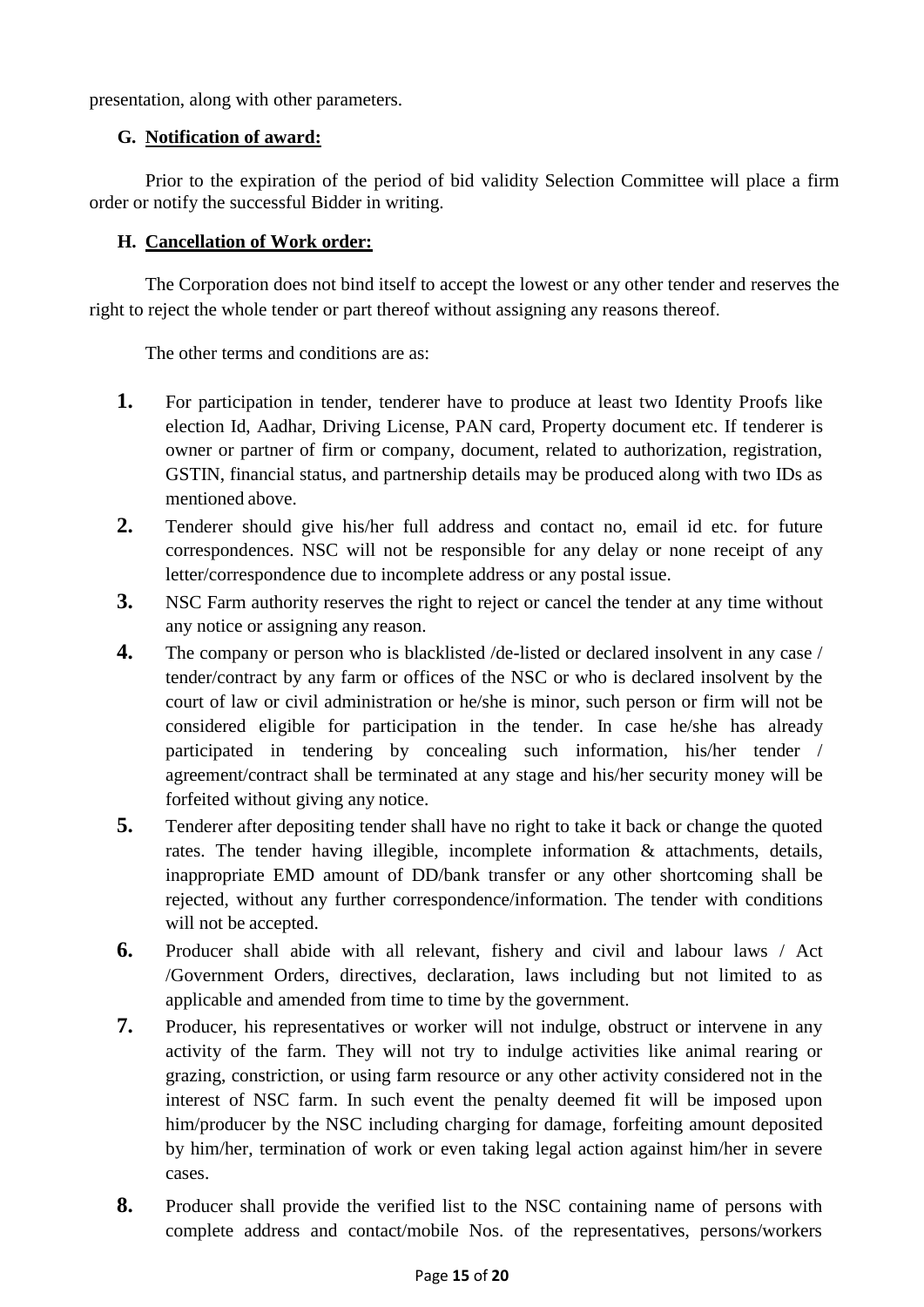engaged by him for Fish Seed Production. NSC shall grant time bound permission to his/her manpower to enter in farm premises /area/site accordingly. However, NSC Management reserves the right to stop or forbid entry of any person in farm interest.

- **9.** Producer shall have no right to sublet, re-let, rent, join associate or handover work to any third person or party without written permission of NSC Farm Management.
- **10.** Producer shall bear and directly pay for all statutory taxes, levies, cess, permit etc on his own whichever and whatever is applicable in production and sale of Fish Seed. Copy of payment receipts shall be provided by producer to NSC
- **11.** NSC will provide water & electricity for the hatchery. In general conditions, water will be made available on priority as per requirement of hatchery. However, in the event of irregular canal flow, low water level, less availability of water, closure of canal, electricity failure, in the event of any civil administration order or in the spell of draught if there is any scarcity of water arises, NSC will not be held responsible for any loss and producer shall not make any claim, compensation or damage for such losses.
- **12.** Producer shall execute an Indemnity Bond on Rs.100/- stamp paper in favour of NSC that in case he/she commits any violation of relevant Government Laws, Directives, Orders of Statutory Authorities, Labour Laws, Tax evasion etc. or he/she does not fulfill any financial commitment towards any third party related to present agreement or not paying dues to any related person or manpower. In such event he/she will not make NSC a party. The Producer shall keep NSC harmless. In case any violation, misdeed of producer that caused loss to NSC or that affects the name and fame of NSC in any way or NSC is made responsible by any Court of Law or any Authorities, it shall be binding upon producer& shall indemnify NSC for all such damages and court expenses, other expenses along with any kind of penalties.
- **13.** The successful Tenderer shall be required to execute an agreement within 15 days of acceptance of the work offer, and therefore he shall arrange two stamp papers of Rs. 500/- each at his/her own. One for execution of agreement for the arrangement with NSC for Fish seed production & disposal work agreement and other for Indemnity Bond.

# **Arbitration:-**

In case any dispute arises between NSC and the other party due to any term or matter, both the parties will opt to resolve it through mutual understanding and discussion. In case, dispute remains even after discussions, then it shall be binding upon parties to resolve issue under the provisions of Arbitration and Conciliation act 1996 as amended from time to time. Under this provision, the Chairman-cum-Managing Director, National Seeds Corporation with the concurrence of both the parties shall appoint Sole Arbitrator to resolve the issue and both the parties will have to abide by the decision. The parties will bind to resolve this dispute through arbitration before going to court of law. The Arbitration shall be conducted at New Delhi and shall in English Language. The Court of Delhi shall have the jurisdiction.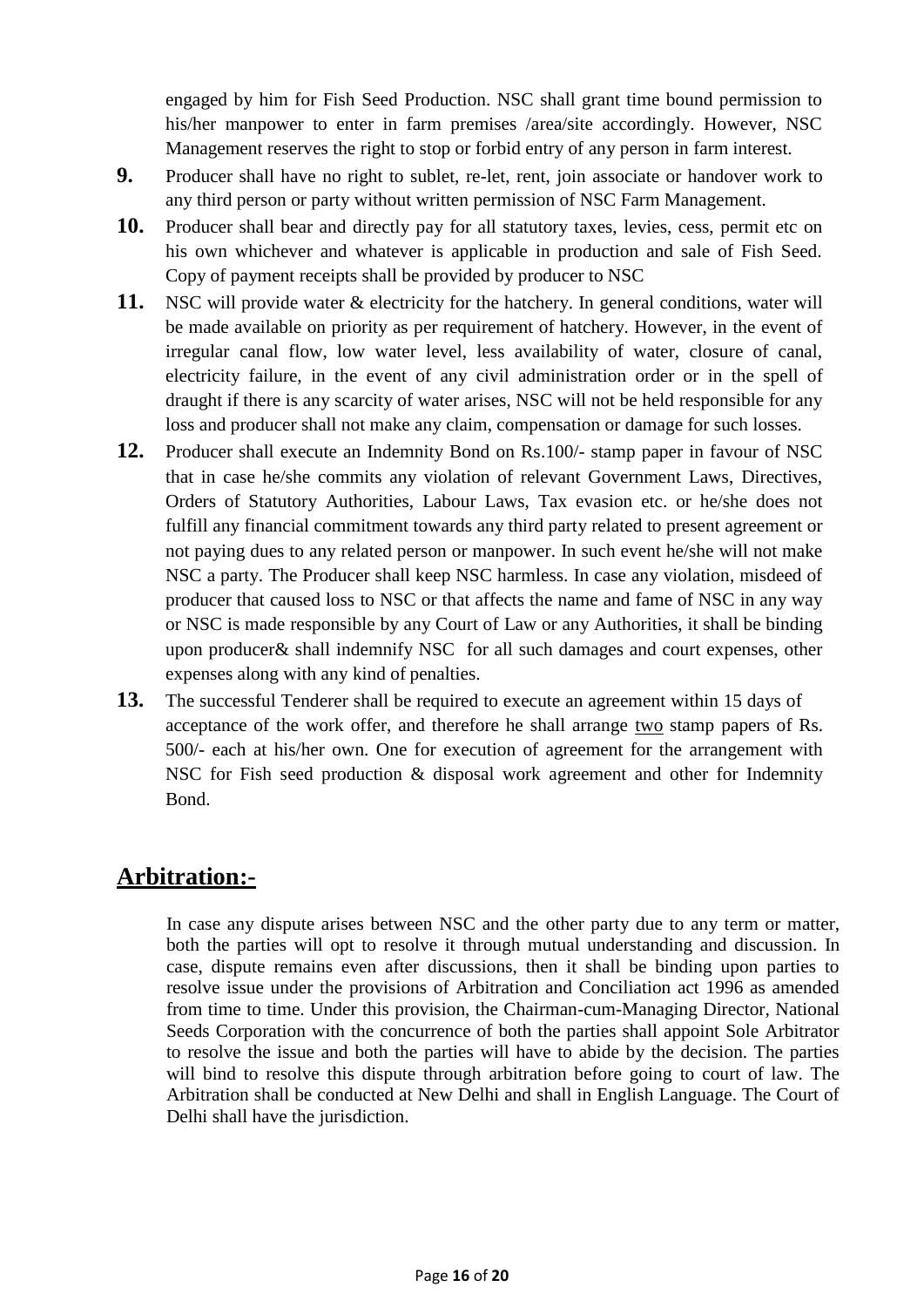#### **FORM OF PERROMANCE SECURITY/SECURITY DEPOSIT (GUARANTEE)**

#### **BANK GUARANTEE BOND**

| In consideration of the National Seeds Corporation Ltd, Central state farm Jawalgera                                                           |               |                         |
|------------------------------------------------------------------------------------------------------------------------------------------------|---------------|-------------------------|
| (hereinafter called)                                                                                                                           |               | <b>Corporation</b> ) to |
| accept the terms and conditions of the proposed agreement between ------------------                                                           | and           |                         |
| (hereinafter called" the Contractor) for the work------------------<br>(hereinafter called the said agreement)                                 | $(Rs, \dots)$ |                         |
| having agreed to production of an irrevocable Bank Guarantee for Rs.---------                                                                  |               | ) as a                  |
| security/guarantee from the contractor for compliance of his obligations in accordance with the terms and<br>conditions in the said agreement. |               |                         |

We--------- (hereinafter referred to as the "the Bank) hereby undertake to pay the Corporation an amount not exceeding Rs.-------- (Rs.---------) on demand by the Corporation.

2 We,--------------------- do hereby undertake to pay the amounts due and payable under this

guarantee without any demure, merely on a demand from the Corporation stating that the amount claimed as required to meet the recoveries due or likely to be due from the said contractor. Any such demand made on the bank shall be conclusive as regards the amount due and payable by the bank under this guarantee. However, our liability under this guarantee shall be restricted to an amount not

exceeding Rs. ------ (Rs. --------------- only.)

3 We, the said bank further undertake to pay the Corporation any money so demanded notwithstanding any dispute or disputes raised by the contractor in any suit or proceeding pending before any count or Tribunal relating thereto, our liability under this present being absolute and unequivocal.

The payment so made by us under this bond shall be a valid discharge of our liability for payment there under and the contractor shall have no claim against us for making such payment.

4 We-------- ----- further agree that the guarantee herein contained shall remain in full force and effect during the period that would be taken for the performance of the said agreement and that it shall continue to be enforceable till all the dues of the Corporation under or by virtue of the said agreement have been fully paid and its claims satisfied or discharged or till Engineer on behalf of the Corporation certified that the terms and conditions of the said agreement have been fully and properly carried out by the said contractor and accordingly discharges this guarantee.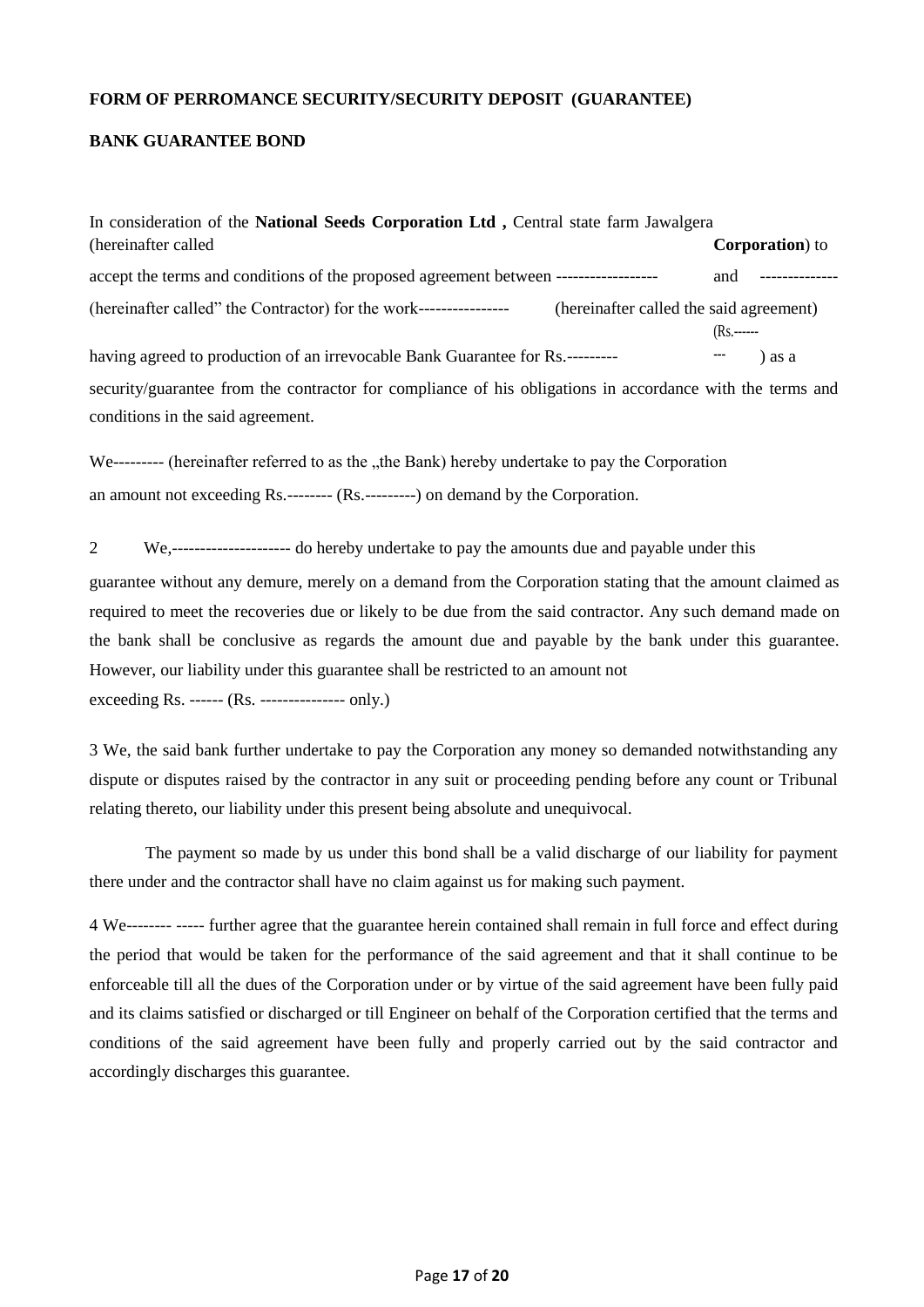5 We---------- (indicate the name of bank) further agree that the Corporation shall have fullest liberty without our consent and without affecting in any manner our obligation hereunder to vary any of the terms and conditions of the said agreement or to extend time of performance by the said contractor from time to time or to postpone for any time or from time to time any of the powers exercisable by the Corporation against the said contractor and to forbear or enforce any of the terms and conditions relating to the said agreement and we shall not be relieved from our liability by reason of any such variation or extension being granted to the said contractor or for any forbearance, act of omission.

On the part of the Corporation any indulgence by the Corporation to the said contractor or by any such matter or thing whatsoever which under the law relating to sureties would, but for this provision, have effect of so relieving us.

6 This guarantee will not be discharged due to the change in the constitution of the Bank or the contractor.

7 We--------- (indicate the name of bank) lastly undertake not to revoke this guarantee except with the previous consent of the Corporation in writing.

8 This guarantee shall be valid up to ------------ unless extended on demand by the Corporation. Notwithstanding anything mentioned above, our liability against this guarantee is restricted to Rs.---- ---- (Rs.\_------------) and unless a claim in writing is lodged with us within six months of the date of expiry or the extended date of expiry of this guarantee all our liabilities under this guarantee shall stand discharged.

Dated the ----------------- day of ---------- for ------------------- (indicate the name of bank)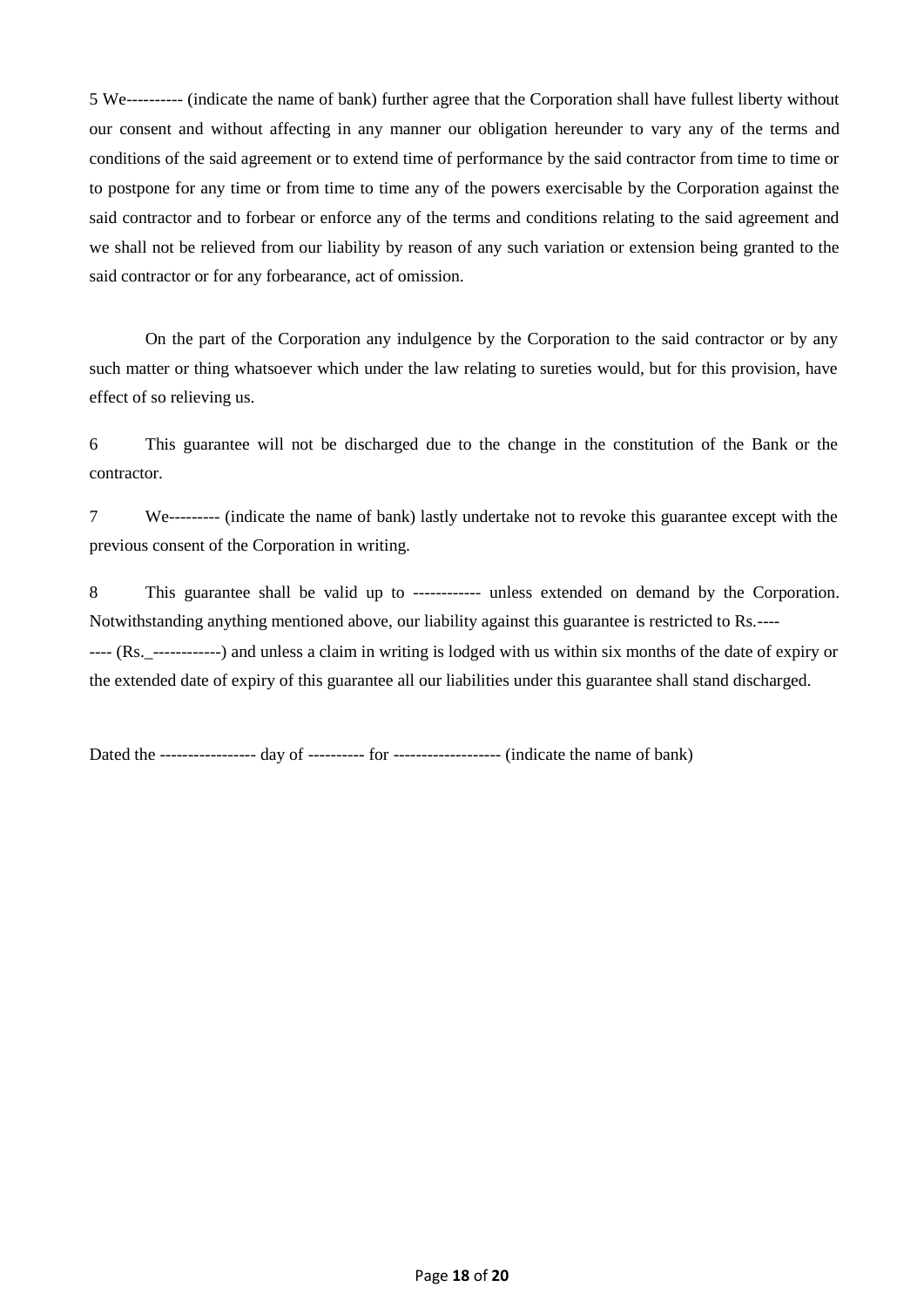## (A Govt. of India Undertaking) **CENTRAL STATE FARM, JAWALGERA**

#### **TECHNICAL BID**

| Name of work                                                                                                                                           | Operation & Production through Fish Hatchery Complex on<br>Total Sale share between NSC & Fish Seed Producer |                                                       |
|--------------------------------------------------------------------------------------------------------------------------------------------------------|--------------------------------------------------------------------------------------------------------------|-------------------------------------------------------|
| 2. Address<br>3. E.M.D                                                                                                                                 |                                                                                                              | :As per tender Rs. 50,000/- (Rs. Fifty Thousand only) |
|                                                                                                                                                        |                                                                                                              |                                                       |
| Self-attested Documents has also to be attached in support to the following details:                                                                   |                                                                                                              |                                                       |
| 4. Registration No. of firm (if applicable) : __________________________________<br>5. Pan Number                                                      | <u> 1986 - John Stone, Amerikaansk politiker († 1908)</u>                                                    |                                                       |
|                                                                                                                                                        |                                                                                                              |                                                       |
| 8. Name and addresses of the Bank with IFSC/Account no.: _________<br>9. Identity Proof (as per tender documents) : __________________________________ |                                                                                                              |                                                       |
| 10. NSIC/MSME Certificate No. (if applicable): _________________________________                                                                       |                                                                                                              |                                                       |
| 12. Address Proof (as per tender documents)                                                                                                            |                                                                                                              |                                                       |
| 13. Partnership Deed if Partnership firm                                                                                                               |                                                                                                              |                                                       |
| 14. Authorization letter in case of partnership firm/company                                                                                           |                                                                                                              |                                                       |
| 15. Latest Affidavit certificate that not black listed on non judicial stamp paper                                                                     |                                                                                                              |                                                       |

Declaration: I have read and understood all the terms and conditions of the tender and agreed upon to execute the work as per terms and conditions. All the documents provided in support to tender by me / our firm, are declared to be true.

Signature of Tenderer